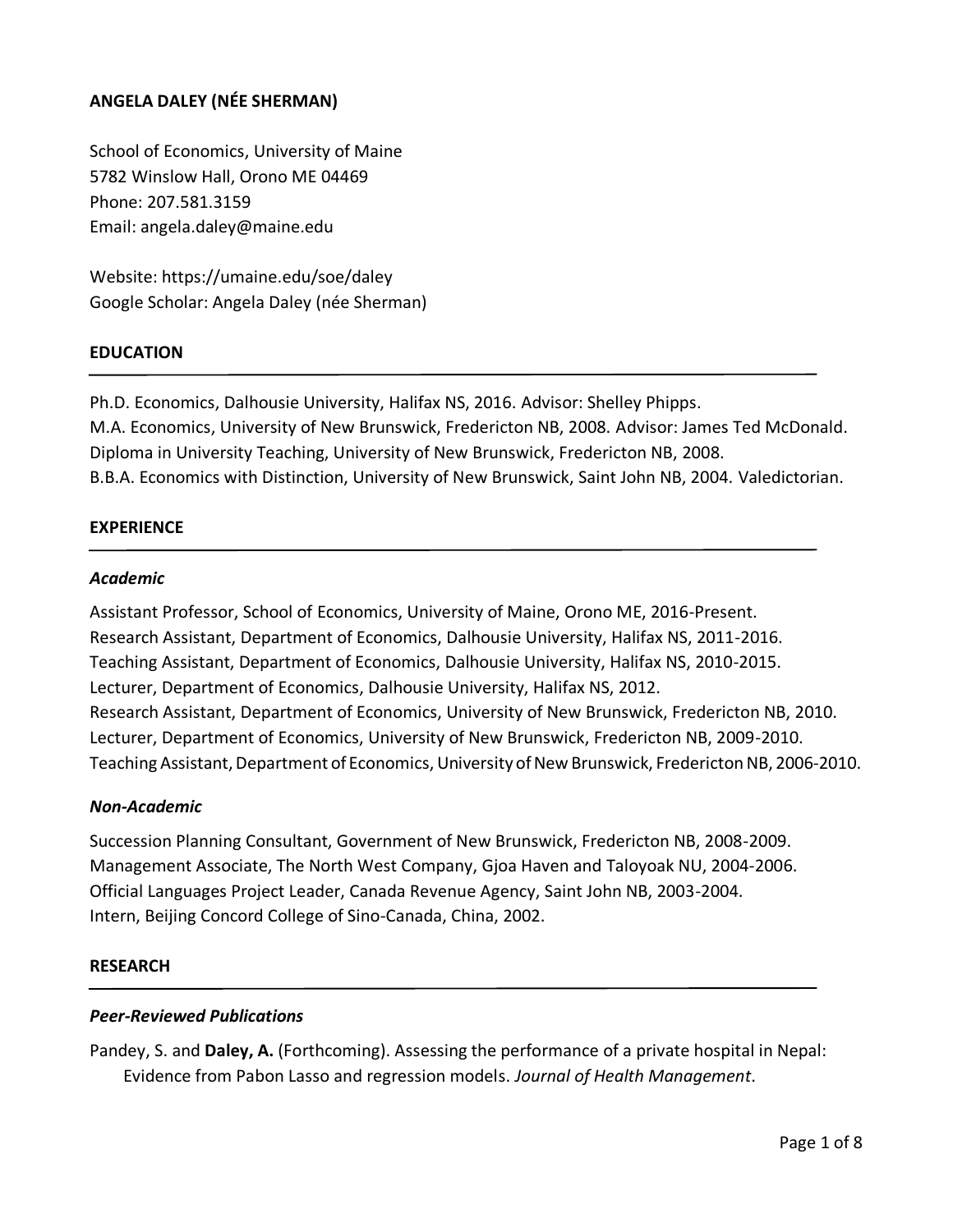- **Daley, A.** and Phipps, S. (2021). A cross-sectional study of smoking during pregnancy: Comparisons between Atlantic Canada and the rest of Canada. *Atlantic Canada Economics Review*, 2(1), 1-20*.*
- **Daley, A.**, Rahman, M. and Watson, B. (2021). A breath of fresh air: The effect of public smoking bans on Indigenous youth. *Health Economics*, 30(6), 1517-1539.
- **Daley, A.**, Rahman, M. and Watson, B. (2021). Racial/ethnic differences in light of 100% smokefree state laws: Evidence from adults in the United States. *Population Health Management*, 24(3), 353-359.
- **Daley, A.**, Scobie, B., Shorey, J., Breece, J. and Oxley, S. (2021). Predicting 30-day readmissions: Evidence from a small rural psychiatric hospital. *Journal of Psychiatric Practice*, 27(5), 346-360.
- Pandey, S. and **Daley, A.** (2021). Free delivery care and supply-side incentives in Nepal's poorest districts: The effect on prenatal care and neonatal tetanus vaccinations*. Journal of Development Effectiveness*, 13(1), 100-115.
- **Daley, A.**, Garner, T., Phipps, S. and Sierminska, E. (2020). Differences across countries and time in household expenditure patterns: Implications for the estimation of equivalence scales. *International Review of Applied Economics*, 34(6), 734-757.
- Featured in *Inequality Matters*, 13 (March 2020), Luxembourg Income Study.
- Perkins, S., **Daley, A.**, Yerxa, K. and Therrien, M. (2020). The effectiveness of the Expanded Food and Nutrition Education Program (EFNEP) on diet quality as measured by the Healthy Eating Index. *American Journal of Lifestyle Medicine*, 14(3), 316-325.
- Watson, B., **Daley, A**., Rohde, N. and Osberg, L. (2020). Blown off-course? Weight gain among the economically insecure during the great recession. *Journal of Economic Psychology*, 80, 102289.
- **Daley, A.**, Hu, M. and Warman, C. (2019). Language proficiency and immigrants' economic integration. *IZA World of Labor*, 469, 1-11.
- Invited peer-reviewed publication. Summary also available in German and Spanish.
- Hu, M., **Daley, A.** and Warman, C. (2019). Literacy, numeracy, technology skill, and labour market outcomes among Indigenous Peoples in Canada. *Canadian Public Policy*, 45(1), 48-73.
- Ziller, E., Lenardson, J., Paluso, N. Talbot, J. and **Daley, A**. (2019). Rural-urban differences in the decline of adolescent cigarette smoking. *American Journal of Public Health*, 109(5), 771-773.
- Four media mentions as of June 2021.
- **Daley, A.**, Crawley, A., Rahman, M., Demosthenes, J. and Lyons, E. (2018). How well is Maine doing? Comparing well-being across Maine counties. *Maine Policy Review*, 27(2), 30-37.
- Featured in *Forever Left Behind?* (October 2020), Dialogue NB.
- **Daley, A.**, Phipps, S. and Branscombe, N. (2018). The social complexities of disability: Discrimination, belonging and life satisfaction among Canadian youth. *SSM - Population Health*, 5, 55-63.
- **Daley, A.** (2017). Income and the mental health of Canadian mothers: Evidence from the Universal Child Care Benefit. *SSM - Population Health*, 3, 674-683.
- Burton, P., **Daley, A.** and Phipps, S. (2015). The well-being of adolescents in Northern Canada. *Child Indicators Research*, 8(3), 717-745.
- **Daley, A.**, Burton, P. and Phipps, S. (2015). Measuring poverty and inequality in Northern Canada. *Journal of Children and Poverty*, 21(2), 89-110.
- McDonald, J.T. and **Sherman, A.** (2010). Determinants of mammography use in rural and urban regions of Canada. *Canadian Journal of Rural Medicine*, 15(2), 52-60.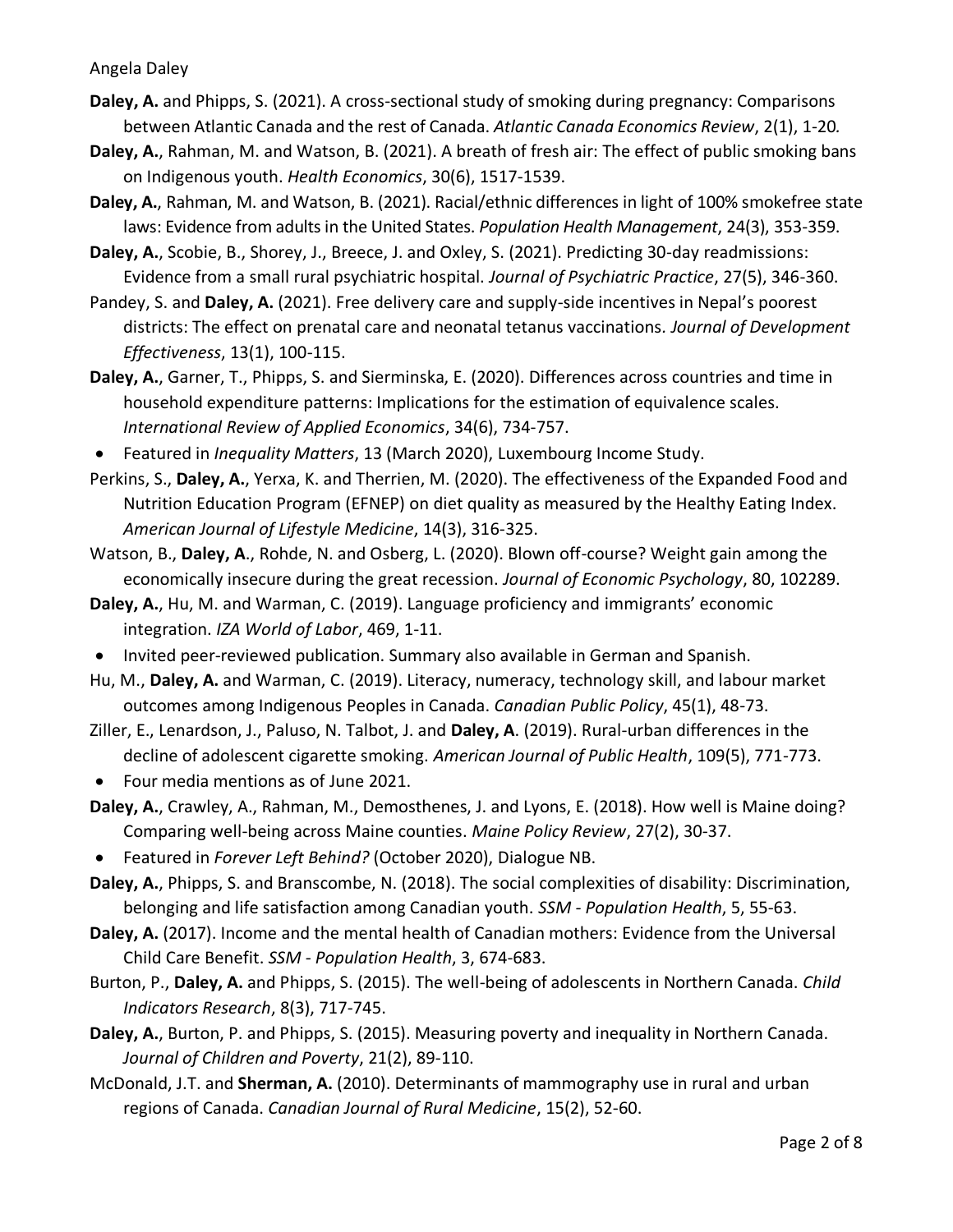# *Policy Briefs*

- **Daley, A.**, Hu, M. and Warman, C. (2020). What are the challenges in using language proficiency to predict the economic integration of immigrants? *Opinions*. IZA World of Labor, Germany.
- **Daley, A.** (2014). The dynamics of inequality among Canadian children. *Population Change and Lifecourse Strategic Knowledge Cluster Policy Briefs*, 18. Western University, London ON.

## *Work in Progress*

- **Daley, A.**, Pandey, S., Phipps, S. and Watson, B. Subsidies and food insecurity in remote communities: Evidence from the Food Mail Program and Nutrition North Canada.
- **Daley, A.**, Sarker, P.M., Sigaud, L., Sorg, M.H. and Wren, J.A. Drug-related morbidity and mortality in Maine: Lost productivity from 2015 to 2020.
- Rahman, M., **Daley, A.**, Sigaud, L. and Sarker, P.M. Racial/ethnic differences in the association between public smoking bans and drinking behavior in the United States.
- Sigaud, L., **Daley, A.**, Rubin, J. and Noblet, C.L. The effects of recent minimum wage increases on selfreported health in the United States.
- Watson, B. and **Daley, A.** Mind the gap: A decomposition of earnings and vulnerability among Indigenous and non-Indigenous Peoples.

## *Invited Presentations*

- **Daley, A.** Economic well-being in Northern Canada: Challenges and opportunities. UMaine Arctic, University of Maine, Orono ME, May 2021.
- **Daley, A.** Scobie, B., Shorey, J., Breece, J. and Oxley, S. Predicting 30-day readmissions: Evidence from a small rural psychiatric hospital. Board of Trustees at Northern Light Acadia Hospital, Bangor ME, September 2020.
- **Daley, A.** and Rahman, M. A breath of fresh air: The effect of public-place smoking bans on Indigenous youth in Canada. Department of Economics, Memorial University of Newfoundland, St. John's NL, March 2019.
- **Daley, A.** and Rahman, M. A breath of fresh air: The effect of smoking bans on Indigenous youth in Canada. Department of Economics, Bates College, Lewiston ME, April 2018.
- **Daley, A.** and Rahman, M. A breath of fresh air: The effect of smoking bans on Indigenous youth in Canada. Faculty of Business, University of New Brunswick, Saint John NB, February 2018.
- **Daley, A.** Material well-being in Northern Canada: Challenges and opportunities. Canadian Economics Association, Antigonish NS, June 2017.
- **Daley, A.** Risky prenatal behaviours: Comparisons across Aboriginal groups and with the non-Aboriginal population. Atlantic Canada Economics Association, Sackville NB, October 2016.
- **Daley, A.**, Burton, P. and Phipps, S. Child well-being in Northern Canada. Department of Economics, Memorial University of Newfoundland, St. John's NL, February 2016.
- **Daley, A.**, Burton, P. and Phipps, S. Child well-being in Northern Canada. Department of Economics, University of Rhode Island, Kingston RI, February 2016.
- **Daley, A.**, Burton, P. and Phipps, S. Child well-being in Northern Canada. Department of Economics, Bard College, Annandale-on-Hudson NY, January 2016.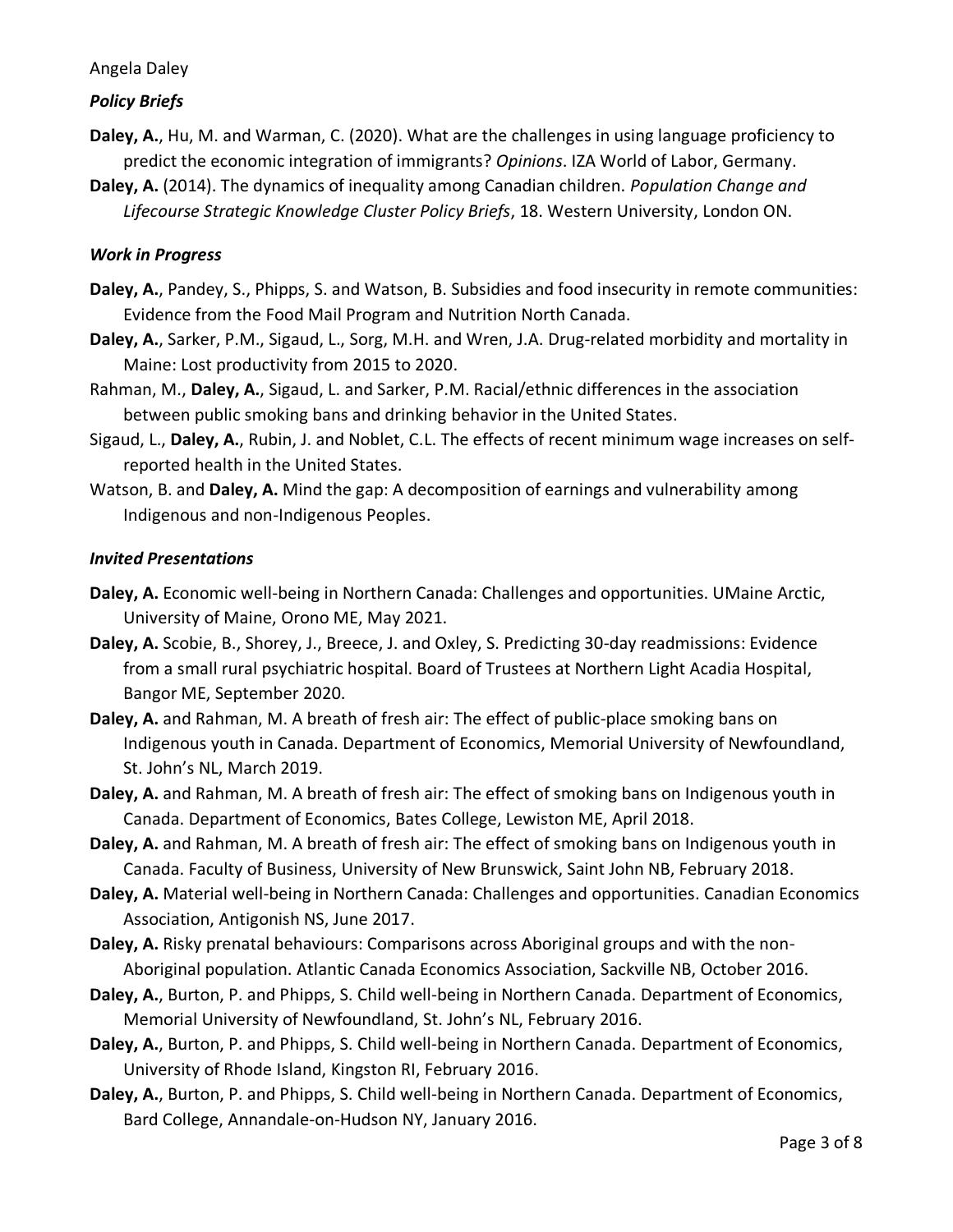- **Daley, A.**, Burton, P. and Phipps, S. Measuring poverty and inequality in Northern Canada. Atlantic Association of Applied Economists, Halifax NS, March 2015.
- Burton, P., **Daley, A.** and Phipps, S. The well-being of adolescents in Northern Canada. Population Change and Lifecourse Strategic Knowledge Cluster, Ottawa ON, March 2015.
- **Daley, A.**, Burton, P. and Phipps, S. Child well-being in Northern Canada. Department of Economics, Acadia University, Wolfville NS, January 2015.
- **Daley, A.**, Burton, P. and Phipps, S. Child well-being in Northern Canada. Department of Economics, Mount Allison University, Sackville NB, January 2015.
- Burton, P., **Daley, A.** and Phipps, S. The well-being of children in Northern Canada. Department of Economics, University of New Brunswick, Saint John NB, November 2013.

## *Conference Presentations*

- **Daley, A.**, Pandey, S., Phipps, S. and Watson, B. Subsidies and food insecurity in remote communities: Evidence from the Food Mail Program and Nutrition North Canada. Atlantic Canada Economics Association, Moncton NB, October 2019.
- **Daley, A.**, Pandey, S., Phipps, S. and Watson, B. Subsidies and food insecurity in remote communities: Evidence from the Food Mail Program and Nutrition North Canada. Canadian Economics Association, Banff AB, May 2019.
- **Daley, A.** and Rahman, M. A breath of fresh air: The effect of public-place smoking bans on Indigenous youth in Canada. Atlantic Canada Economics Association, Fredericton NB, October 2018.
- **Daley, A.** and Rahman, M. A breath of fresh air: The effect of smoking bans on Indigenous youth in Canada. Maine Economics Conference, Orono ME, April 2018.
- **Daley, A.** A breath of fresh air: The effect of smoking bans on Aboriginal and non-Aboriginal youth in Canada. International Health Economics Association, Boston MA, July 2017.
- **Daley, A.** Material well-being in Northern Canada: Challenges and opportunities. Atlantic Canada Economics Association, Antigonish NS, June 2017.
- **Daley, A.** Smoking and exposure to second-hand smoke during pregnancy: Explaining differences between Aboriginal and non-Aboriginal women in Canada. Atlantic Canada Economics Association, Wolfville NS, October 2015.
- **Daley, A.**, Burton, P. and Phipps, S. Measuring poverty and inequality in Northern Canada. Atlantic Canada Economics Association, Truro NS, October 2014.
- **Daley, A.**, Burton, P., Phipps, S. and Rosenblum, D. Measuring poverty and inequality in Northern Canada. Canadian Economics Association, Vancouver BC, May 2014.
- **Daley, A.**, Burton, P., Phipps, S. and Rosenblum, D. Measuring poverty and inequality in Northern Canada. International Congress of Arctic Social Sciences, Prince George BC, May 2014.
- Burton, P., **Daley, A.** and Phipps, S. The well-being of children in Northern Canada. International Congress of Arctic Social Sciences, Prince George BC, May 2014.
- Burton, P., **Daley, A.** and Phipps, S. The well-being of children in Northern Canada. ArcticNet, Halifax NS, December 2013.
- Burton, P., **Daley, A.** and Phipps, S. The well-being of children in Northern Canada. Atlantic Canada Economics Association, St. John's NL, October 2013.
- Co-winner of the student prize for best presentation.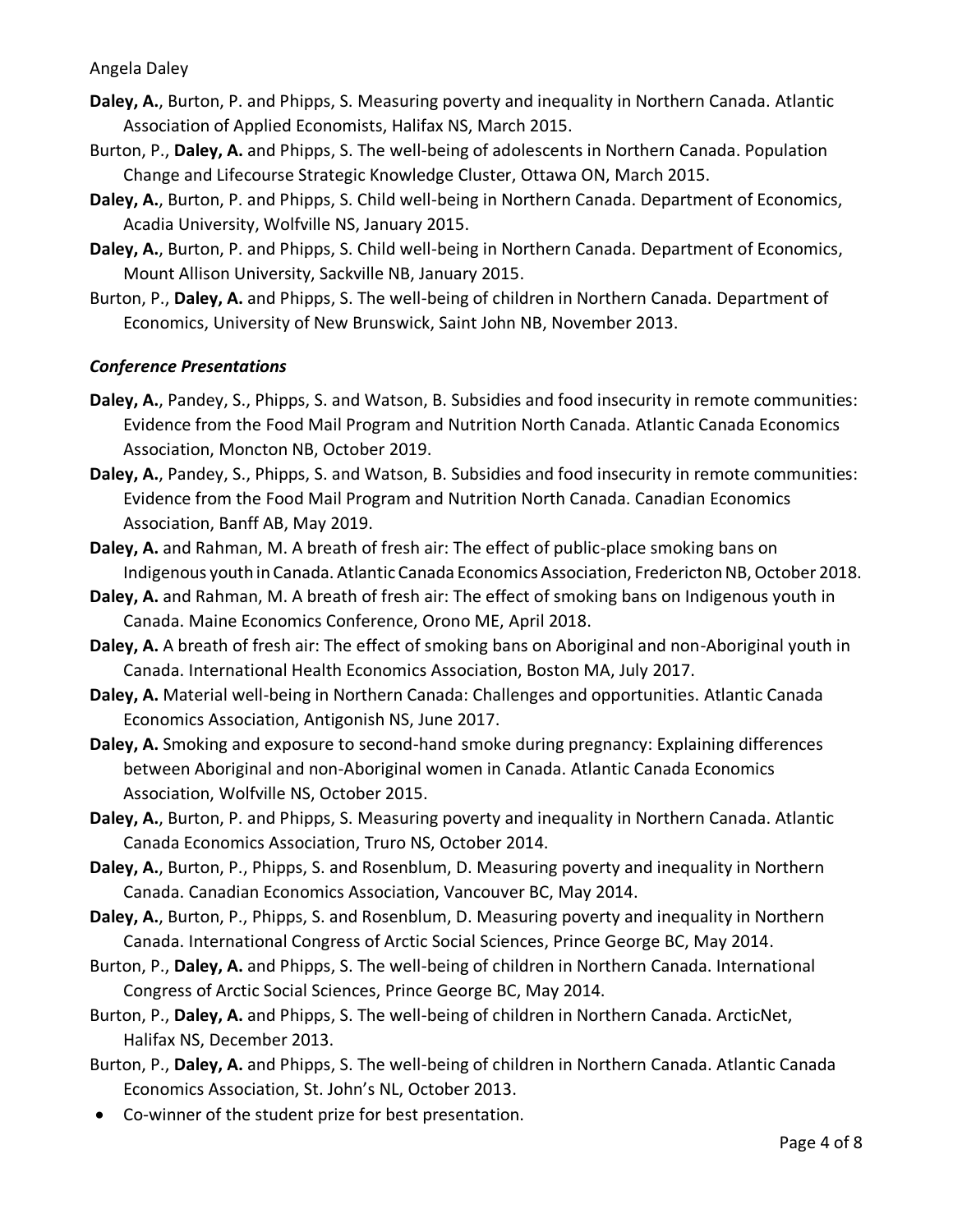- Burton, P., **Daley, A.** and Phipps, S. The well-being of children in Northern Canada. Canadian Economics Association, Montreal QC, June 2013.
- **Daley, A.** The well-being of children in the Canadian North. Atlantic Canada Economics Association, Halifax NS, October 2012.
- **Daley, A.** The well-being of children in the Canadian North. Canadian Research Data Centre Network, Fredericton NB, October 2012.

### **GRANTS AND AWARDS**

## *Research/Training Grants*

*A Pilot Study of Household Water Insecurity and Human Health in the Arctic* Seed Grant, UMaine Arctic, University of Maine, Awarded 2021 Daley Principal Investigator, 25 Percent Responsible (Amount \$24,989; Responsible \$6,247)

*Convergence of Social and Biological Sciences to Optimize Training in One Health* Research Traineeship Program, National Science Foundation, Awarded 2019 Principal Investigator: Mario Teisl (Amount \$2,999,054) Daley Co-Principal Investigator, 8 Percent Responsible (\$239,924)

### *Accelerating New Environmental Workskills*

Research Experiences for Undergraduates, National Science Foundation, Awarded 2018 Principal Investigator: Anne Lichtenwalner (Amount \$371,786) Daley Senior Personnel

*Determinants of Well-Being and Policy for Rural Communities and Other Vulnerable Populations* United States Department of Agriculture, National Institute of Food and Agriculture, Awarded 2018 Maine Agricultural and Forest Experiment Station (Hatch Project 1016011) Daley Project Director, 100 Percent Responsible

*Advancing the Emerging Research Program in One Health to Support Maine's Economy* Planning Grant, Research Reinvestment Fund, University of Maine System, Awarded 2017 Principal Investigator: Mario Teisl (Amount \$5,000) Daley Co-Investigator, 5 Percent Responsible (\$250)

*Developing Online Undergraduate and Graduate Health Programs*  Program Innovation Fund, University of Maine System, Awarded 2017 Primary Applicant: Mario Teisl (Amount \$65,000) Daley Co-Applicant, 5 Percent Responsible (\$3,250)

*Social Determinants of Risky Health Behaviors and Policy Options for Rural Communities* United States Department of Agriculture, National Institute of Food and Agriculture, Awarded 2016 Maine Agricultural and Forest Experiment Station (Hatch Project 1011974) Daley Project Director, 100 Percent Responsible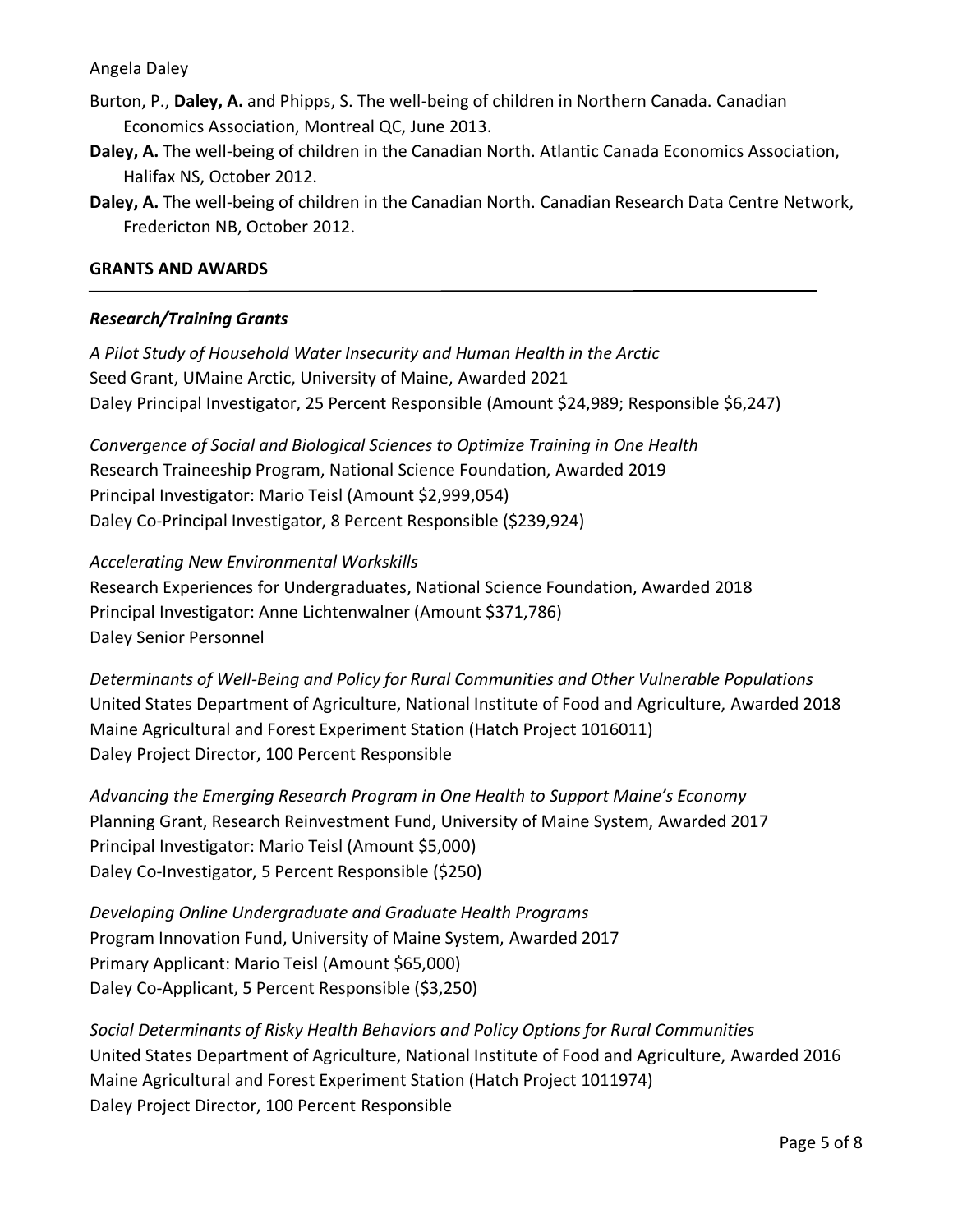## *Selected Awards*

Ph.D. Fellowship, Canadian Labour Market and Skills Researcher Network, 2012-2015. Faculty of Graduate Studies Fellowship, Dalhousie University, Halifax NS, 2010-2014. Faculty of Arts Graduate Fellowship, University of New Brunswick, Fredericton NB, 2006-2008. W.Y. Smith Scholarship, University of New Brunswick, Fredericton NB, 2006-2007.

# **TEACHING**

### *Graduate*

Health Economics, University of Maine, Orono ME. (2) Health Economics, University of Southern Maine, Portland ME. (1)

### *Undergraduate*

Health Economics, University of Maine, Orono ME. (5) Intermediate Microeconomic Theory, University of Maine, Orono ME. (2) Principles of Microeconomics, University of Maine, Orono ME. (4) Principles of Macroeconomics, Dalhousie University, Halifax NS. (1) Introduction to Macroeconomics, University of New Brunswick, Fredericton NB. (1) Introduction to Microeconomics, University of New Brunswick, Fredericton NB. (3) Introduction to the New Economy, University of New Brunswick, Fredericton NB. (2)

## **ADVISING**

#### *Graduate*

Prianka Maria Sarker, M.S. Economics (Chair). Expected to Graduate 2022. Liam Sigaud, M.S. Economics (Committee). Graduated 2021. Daniel Feldman, M.S. Economics (Chair). Graduated 2020. Jinhar Zahidi, M.A. Financial Economics (Committee). Graduated 2020. Sarah Welch, M.S. Economics (Committee). Graduated 2020. Muntasir Rahman, M.S. Economics (Chair). Graduated 2019. Arianna Castonguay, M.S. Economics (Committee). Graduated 2019. Sarah Perkins, M.S. Food Science and Human Nutrition (Committee). Graduated 2019. Sujita Pandey, M.S. Economics (Chair). Graduated 2018. Mary Moran, M.P.H. University of Southern Maine (Committee). Graduated 2018. Nguyen Vuong, M.A. Economics (Committee). Graduated 2018.

## *Undergraduate*

Dominic Gayton, B.S. Economics (Honors Co-Chair). Graduated 2019. Jacob Spaulding, B.S. Economics (Honors Committee). Graduated 2019. Meghan Frisard, B.S. Zoology and B.A. Women's, Gender, and Sexuality Studies (Honors Committee). Graduated 2019.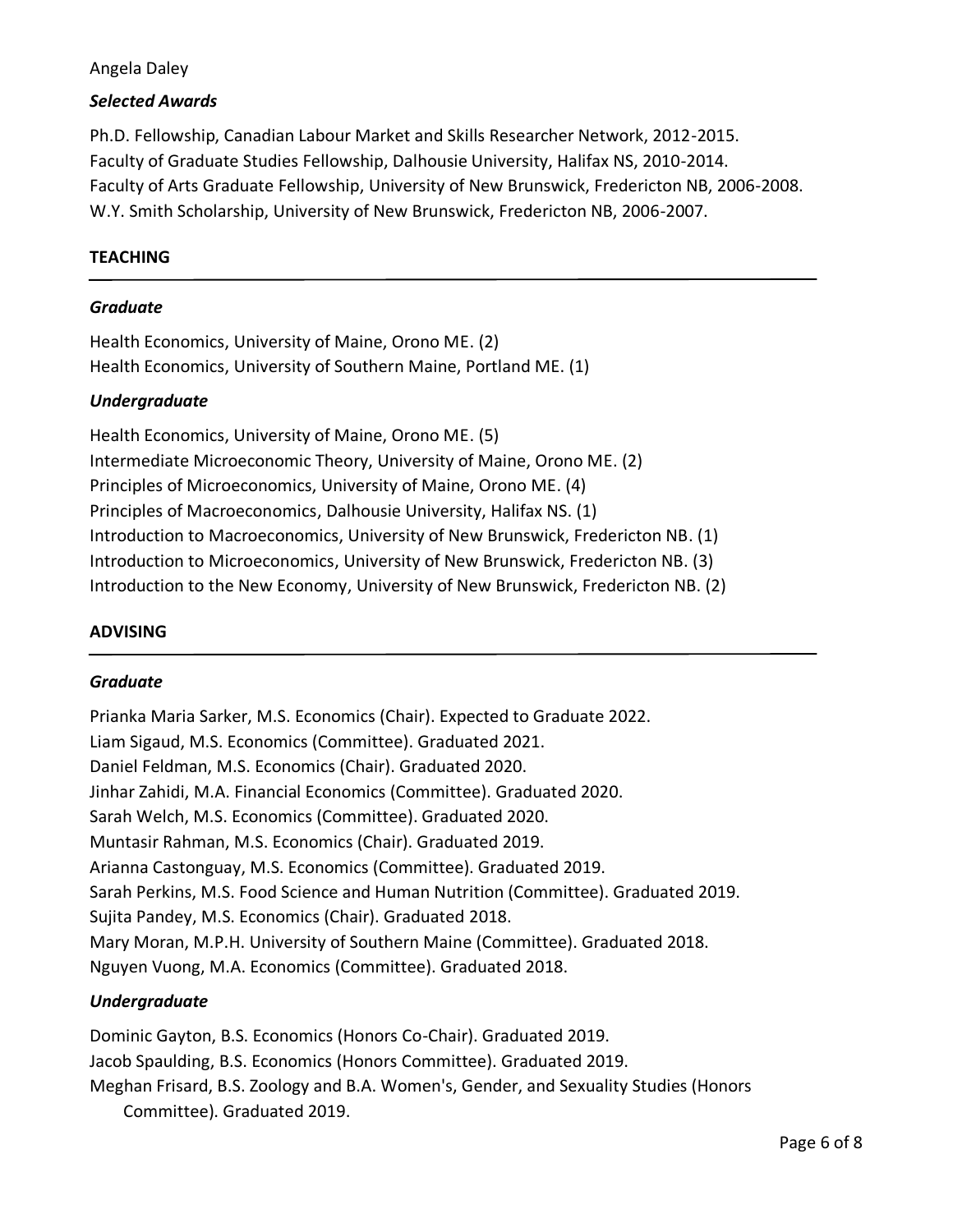Erin Lyons, B.A. Economics (Independent Capstone). Graduated 2018. Jake Demosthenes, B.A. Economics (Independent Capstone). Graduated 2018. Sarah Welch, B.S. Financial Economics (Honors Committee). Graduated 2018.

### **SERVICE**

### *Contributions to University of Maine*

Member of Diversity, Equity and Inclusion Committee, School of Economics, 2021-Present. Member of Graduate Committee, School of Economics, 2018-2019 and 2020-Present. Member of Canadian-American Center Executive Committee, 2017-Present. Member of Awards Committee, School of Economics, 2017-2021. Student Symposium Judge, Center for Undergraduate Research, 2017, 2018, 2020 and 2021. Co-Organizer and Chair of Canadian-American Center Seminar, November 2020. Participant in Forum on Equity, Inclusion and Diversity, College of Natural Sciences, Forestry, and Agriculture, March 2020.

Member of Health Sciences Committee, College of Natural Sciences, Forestry, and Agriculture, 2019. Participant in Graduate Commencement Ceremony, 2018 and 2019.

### *Contributions to Profession*

Service in Reviewing Papers: Canadian Public Policy (4); Child Indicators Research (1); Maine Policy Review (1); Social Science & Medicine (2). Chair of Diversity, Equity and Inclusion Committee, Atlantic Canada Economics Association, 2021-Present. Board Member of Atlantic Canada Economics Association, 2019-Present. Scientific Committee, International Health Economics Association Conference, 2021. Session Chair (Poverty Reduction), Canadian Economics Association Conference, 2021. Session Organizer and Chair (Child Well-Being), Canadian Economics Association Conference, 2021. Scientific Committee, Canadian Research Data Centre Network Conference, 2019.

Session Organizer (Child/Youth Well-Being), Canadian Economics Association Conference, 2019.

Session Chair (Ageing), International Health Economics Association Conference, 2017.

Session Chair (Social Assistance), Canadian Economics Association Conference, 2014.

Session Chair (Well-Being), Atlantic Canada Economics Association Conference, 2014.

Discussant (Status and Well-Being), Canadian Economics Association Conference, 2013.

## **AFFILIATIONS AND MEMBERSHIPS**

## *Other Affiliations at University of Maine*

Canadian-American Center Initiative for One Health and the Environment Maine Agricultural and Forest Experiment Station Margaret Chase Smith Policy Center UMaine Arctic